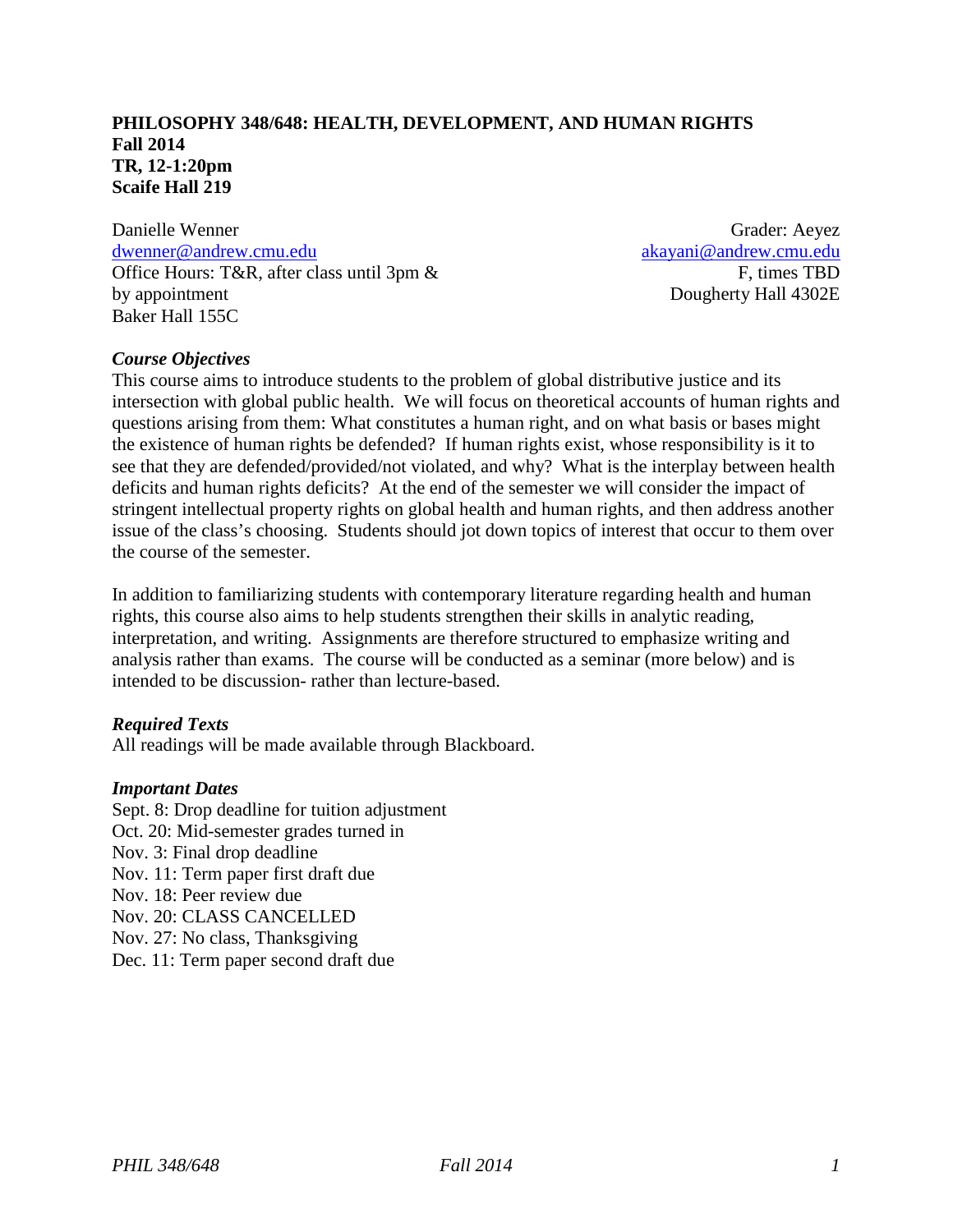#### *Course Requirements*

*The assignments in this class are structured in such a way as to allow students the maximum freedom to triage their time as they feel best fits with their other obligations. The result is that while it is very easy to get ahead early in this class and thereby lighten your load at the end of the semester, it is also very easy to put off assignments until later in the semester, when you are already likely to be overburdened and stressed. It is also the case that the learning curve for reading and writing philosophical materials is steep, and early feedback will be important to you in improving your work. The class is structured this way intentionally: in addition to the subject material, I also want you to take away from this class the real world skills of being able to assess your abilities, manage your time, and set deadlines for yourselves.*

#### Short Response Pieces – 25%

*Beginning the second week of classes, students are expected to write a series of 1-2 page (double spaced) short responses to the readings that are assigned for a class meeting. Response pieces are due by 8:30am on the day for which the readings are assigned. Each student is expected to write a total of 8 response pieces over the course of the semester, and can receive credit for at most one response piece per week. Response pieces should provide a clear exposition of the reading's central thesis and the argument(s) presented in favor of that thesis, and also either raise a critical objection to the argument or present a thoughtful question. The purpose of the short response piece is to demonstrate that you have both read the material closely, and thought about it enough to understand and engage with the central argument(s). Each student's lowest 2 response grades will be dropped.*

#### Term Paper First Draft – 25%

*Each student will write a term paper of approximately 3000 words critically engaging with a topic relevant to the course. The term paper may be a more fully developed version of a short response piece, or an independent work. All term paper topics must be approved by me in advance. Further details about the term paper will be provided in class. Your term paper is due no later than 12pm (noon) on Tuesday, November 11<sup>th</sup>.* 

#### Peer Review – 10%

*Once I have received your term papers, I will redistribute them randomly and anonymously to other students. Each student will be required to write a critical review of the term paper they receive, not to exceed 1500 words. These reviews should critically but charitably discuss the paper under review, raise questions of interpretation, present worries and objections, and provide alternative possibilities. The goal of the peer review is to provide constructive criticism which will help the recipient to consider new objections and improve his or her work. Peer reviews are due no later than 12pm on Tuesday, November 18th.*

#### Term Paper Second Draft – 30%

*Graded term papers with comments from both me and your peer reviewer will be returned to you by Monday, November 24th. Students will substantially revise (read: rewrite) papers in light of the comments received. Students are encouraged to meet with myself or Aeyaz to discuss revisions to their papers. All meetings to discuss papers (drafts or revisions) must be scheduled in advance. Final papers are due no later than 10pm on Thursday, December 11<sup>th</sup>.*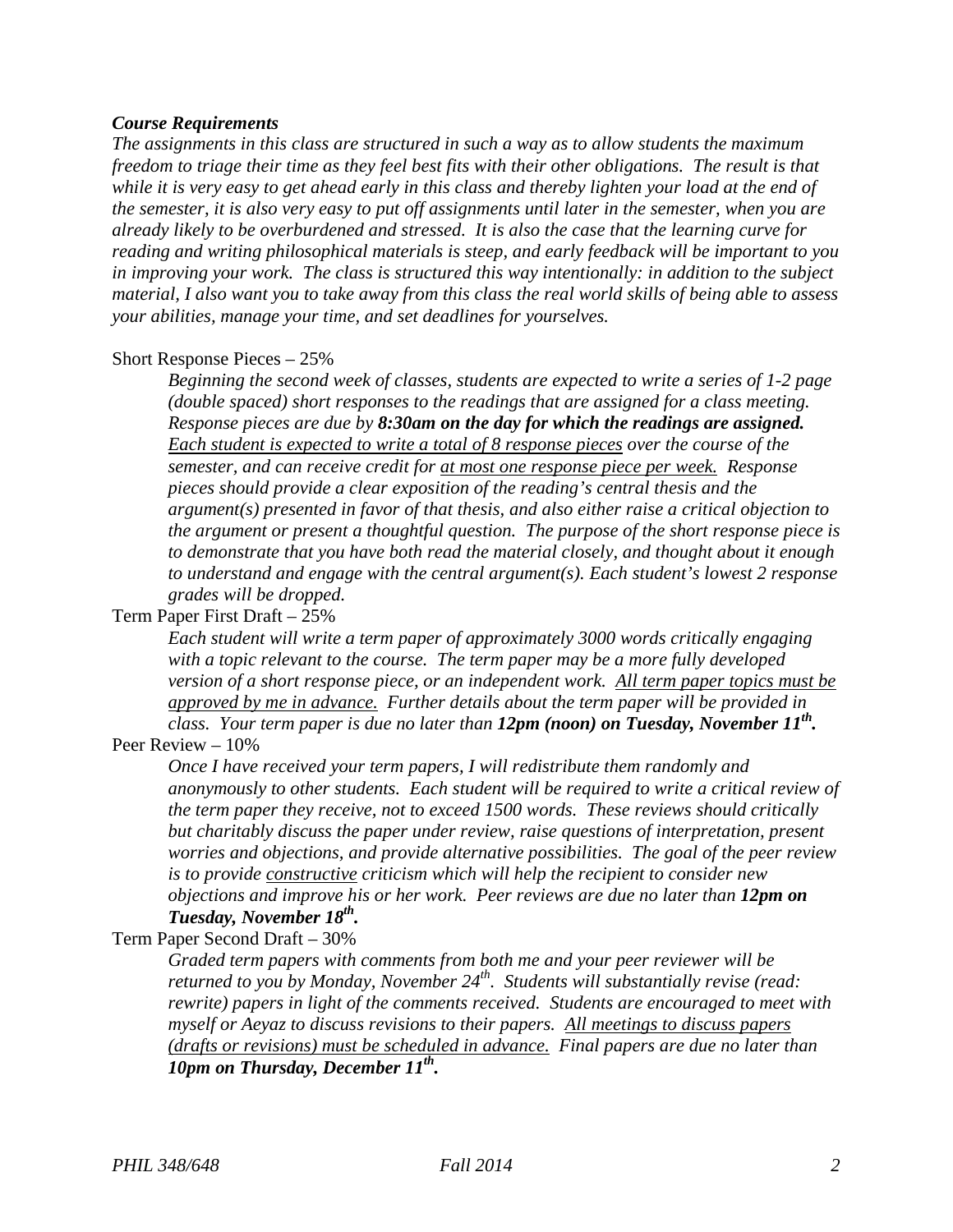#### Attendance & Class Participation – 10%

*10% of your grade consists of participation in in-class discussions of the readings and regular class attendance. You should attend each class ready to engage in discussion and critical assessment of the readings. See below for more details.*

*Students taking this course for graduate credit should see me to discuss course requirements.*

#### *Class Policies*

#### Attendance and Participation

This class is discussion-based, and participation is an integral part of it. Philosophical inquiry is a joint endeavor, and the quality of the course will depend crucially on your thoughtful, considerate engagement with the readings and with each other. We will be discussing controversial topics about which many of you will have strong feelings. However our purpose in this class is to move past feelings and opinions, and to evaluate and provide reasoned arguments for and against various positions on these issues. Students should come to class having closely read and thought about all assigned materials. This requires, at a minimum, determining the key point the author is trying to establish or criticize, understanding why the author considers it to be important, identifying the reasons the author gives in support of the conclusion, and considering whether those reasons both (a) are true or correct, and (b) actually support the author's conclusion. Students are encouraged to take notes while reading, and to come to class with questions about and criticisms of the readings.

#### Late Assignments

It is the responsibility of the student to have all assignments submitted no later than the assigned deadline, and all readings completed before the beginning of each class meeting. All late assignments will be penalized half a letter grade (5 points) for every day or portion of a day that they are late. Requests for reasonable accommodation due to legitimate conflicts must be made in advance.Attendance is not taken, but a pattern of missed classes will be noticed and will impact your attendance and class participation grade. Missing a significant number of class meetings is also likely to impact your grade through your performance on class assignments. Students who miss class are responsible for discovering on their own or from classmates any material missed or changes to class assignments. **Requests from students to be informed of what they missed during an unexcused absence will be ignored.**

### Grading

Grades are assigned on the following scale:

| A | 90-100  | D   | 60-69.9  |
|---|---------|-----|----------|
| B | 80-89.9 | R/F | $0-59.9$ |
| C | 70-79.9 |     |          |

While I recognize that grade inflation has generated the expectation that a "B" should be fairly easy to achieve, and an "A" not too hard, it is not the case that instructors are obligated to inflate grades. I also recognize that receiving a lower grade than one has come to expect can be traumatic. However, in this class grades mean what they are intended to mean. A "C" represents a satisfactory or average performance, and is nothing to be ashamed of. A "B" is a good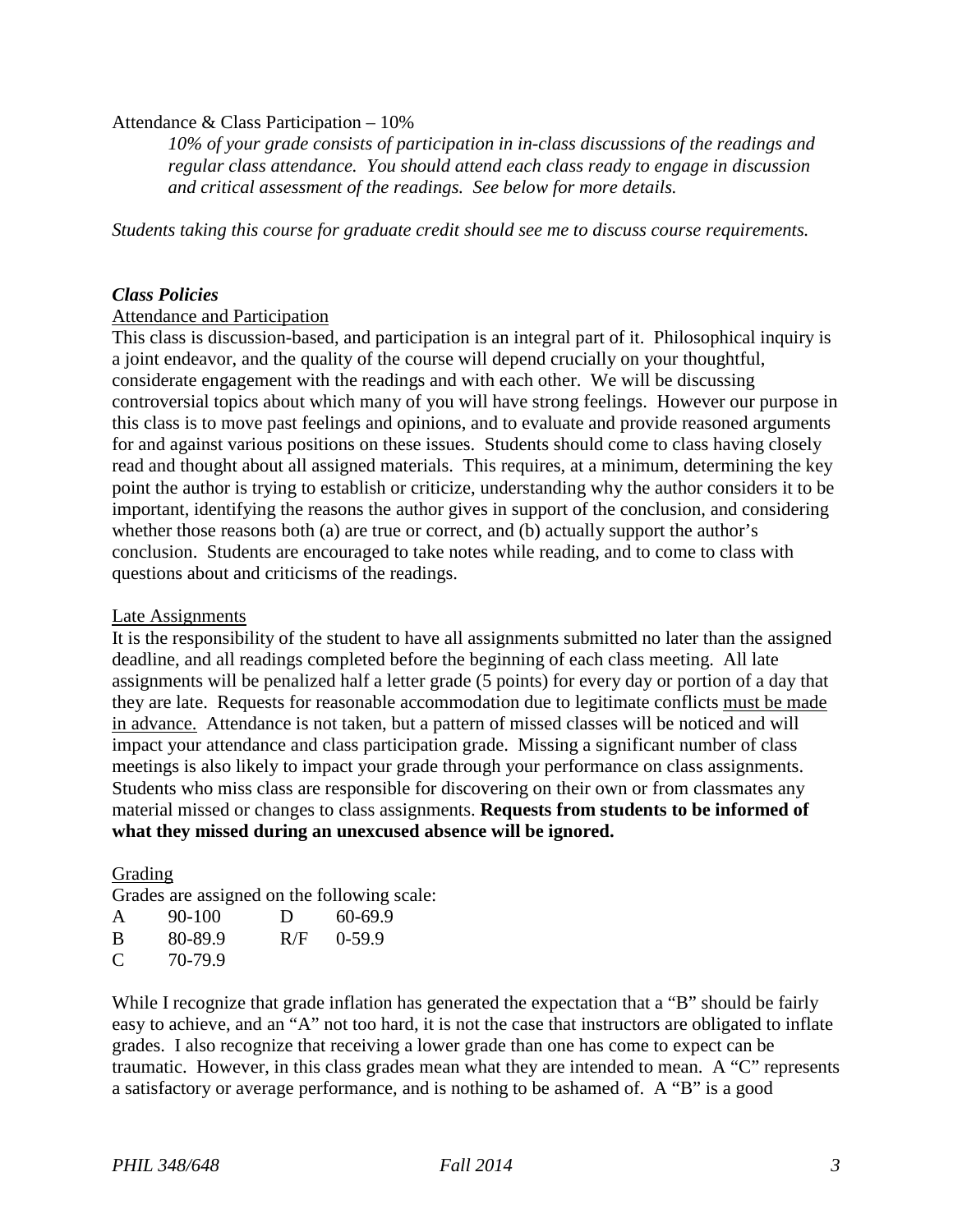performance, and something to be proud of. An "A" indicates outstanding or truly exemplary work. There is a steep learning curve to reading and writing philosophy effectively. This is why your lowest 2 response paper grades are dropped – to give you the opportunity to learn from your own mistakes early in the semester without your grade suffering later. This is another reason not to put off completing your required response pieces: so that you have more chances for feedback on your writing before the term paper is due.

### Academic Integrity & Plagiarism

Plagiarism refers to the use of any ideas or words from another person or source without appropriate citation. All sources used for course assignments should be appropriately cited, including information found on the internet, in course readings, or from class discussions. If you are unsure about whether or not to cite something, err on the side of caution. I have a zerotolerance policy for cheating: **Any student found to have plagiarized on any assignment will receive a failing grade for the assignment, and at my discretion, for the entire course.** Additionally, all institutional penalties will be sought.

### Technology in the Classroom

I and your classmates put a great deal of time and effort into preparing for an interesting class discussion, and you are expected to do the same. When entering the classroom, please place your phone on "silent" and put it away for the duration of our meeting. If there is an urgent need to keep your phone on during a particular class period, please inform me at the beginning of class, sit where you can leave the room without distracting others, and keep your phone on vibrate. Students are permitted but strongly discouraged from using laptops during class. While typing is faster than writing for many of us, using a computer during discussion significantly distracts from what is going on and leads to disengagement from those around you. While some users can successfully use a computer without multitasking, most cannot – it is hard not to take a down moment to check your email or look at your calendar. But studies have shown that this kind of multitasking during class not only causes the computer user's learning to suffer, but also that of the students sitting nearby who can see the screen.<sup>[1](#page-3-0)</sup> Moreover, recent research has shown that students take better notes, and learn more, when they take notes via longhand instead of on a computer. [2](#page-3-1)

#### Videotaping and Audio Recording

Videotaping and audio recording are prohibited without the express written permission of the instructor.

*If you wish to request an accommodation due to a documented disability, please see me and contact Disability Resources at [access@andrew.cmu.edu](mailto:access@andrew.cmu.edu) or 412-268-2013 as soon as possible.*

<span id="page-3-0"></span>Sana, F., T. Weston and N. J. Cepeda (2013). "Laptop multitasking hinders classroom learning for both users and nearby peers." Computers & Education **62**: 24-31.<br><sup>2</sup> Mueller, P. A. and D. M. Oppenheimer (2014). "The Pen is Mightier Than the Keyboard: Advantages of Longhand over Laptop

<span id="page-3-1"></span>Note Taking." Psychological Science **25**: 1159-1168.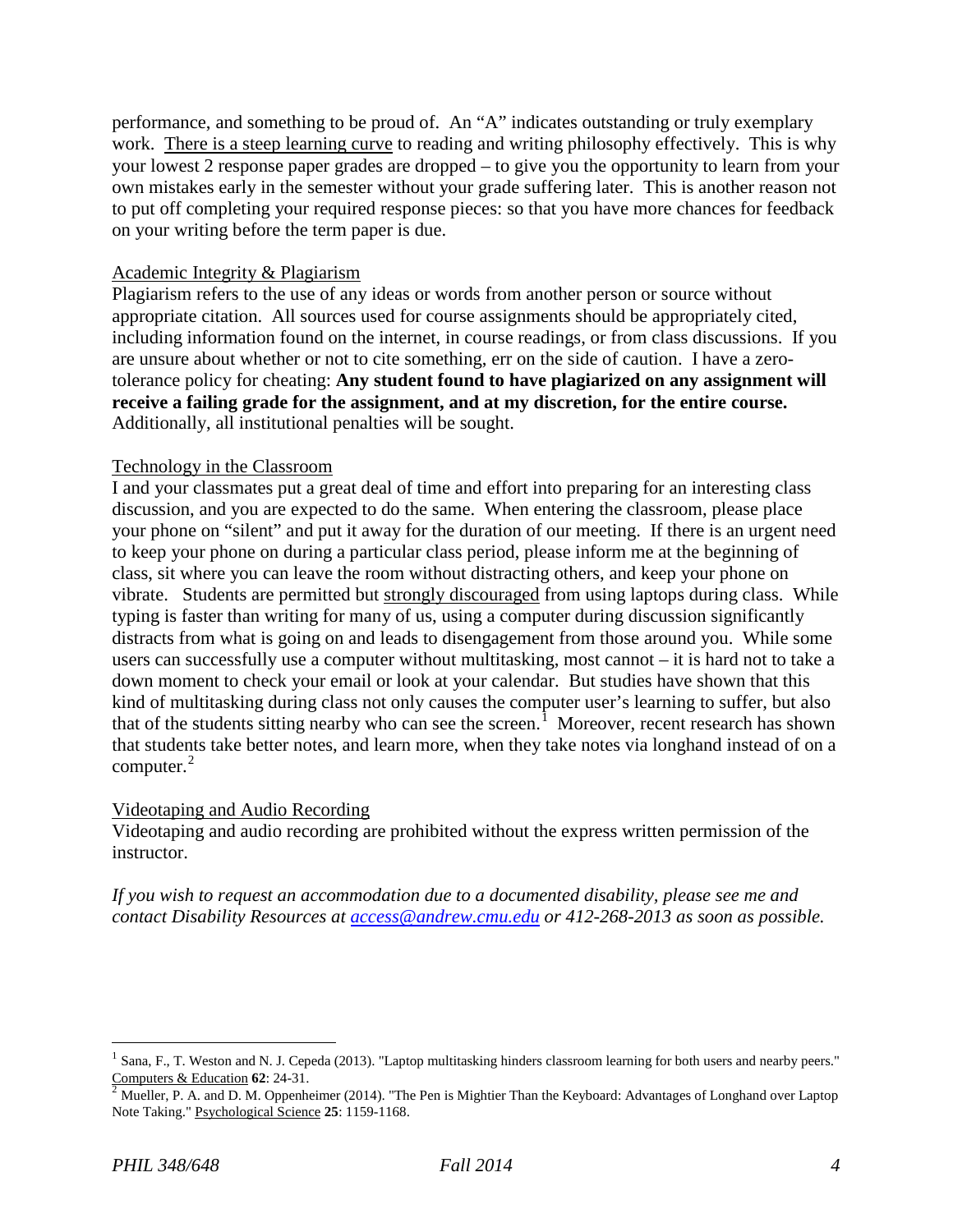# **Outline of Topics & Tentative Schedule of Readings**

*(All dates and readings are subject to change. You will always be informed of what to read for the next class at the end of the previous meeting.)*

# **Part I: Introduction to Health and Human Rights**

Our first few meetings will be devoted to an introduction to the main topics of the course and the intersection between health disparities and human rights deficits. We will talk about the current Ebola outbreak in Western Africa in order to illustrate several of the ethical issues we'll be delving into during the semester.

- *Aug. 26: Course introduction and overview* No assigned readings.
- *Aug. 28: Ebola and Human Rights*

Universal Declaration of Human Rights Ebola readings

*Sept. 2: The interplay between health and human rights*

Mann, J. M. (1997). "Medicine and Public Health, Ethics and Human Rights." Hastings Center Report **27**(3): 6-13.

# **Part II: What are Human Rights?**

What is the basis for the ascription of human rights? How should human rights be conceived? Do we have claims to human rights by virtue of some universal aspect of our humanity, or are all rights essentially political (i.e. grounded in state-based legal systems)? Does it make sense to say that I have a human right if no specified individual or group is tasked with ensuring my human rights are fulfilled?

# *Sept. 4: Human rights grounded in the conditions of normative agency*

Griffin, J. (2009). "First Steps in an Account of Human Rights." On Human Rights. Oxford, Oxford University Press, ch. 2.

#### *Sept. 9: Human rights grounded in universal basic interests* Nickel, J.W. (2005). "Poverty and Rights." The Philosophical Quarterly **55**(220): 385- 402.

# *Sept. 11: The capabilities approach*

Nussbaum, M. (1997). "Capabilities and Human Rights." Fordham Law Review **66**(2): 273-300.

## *Sept. 16: A political conception of human rights*

Excerpts from Rawls, J. (1999). The Law of Peoples. Cambridge, Harvard University Press

Beitz, C. (2009). "A Fresh Start." The Idea of Human Rights. Cambridge, Harvard University Press, ch. 5.

### *Sept. 18: A critical examination of the value of human rights talk*

O'Neill, O. (2005). "The Dark Side of Human Rights." International Affairs **81**(2): 427- 439.

### *Sept. 23: Human rights as collective moral responsibility*

Pogge, T. (1998). "How Should Human Rights be Conceived?" World Poverty and Human Rights. Malden, MA, Polity Press, ch. 2.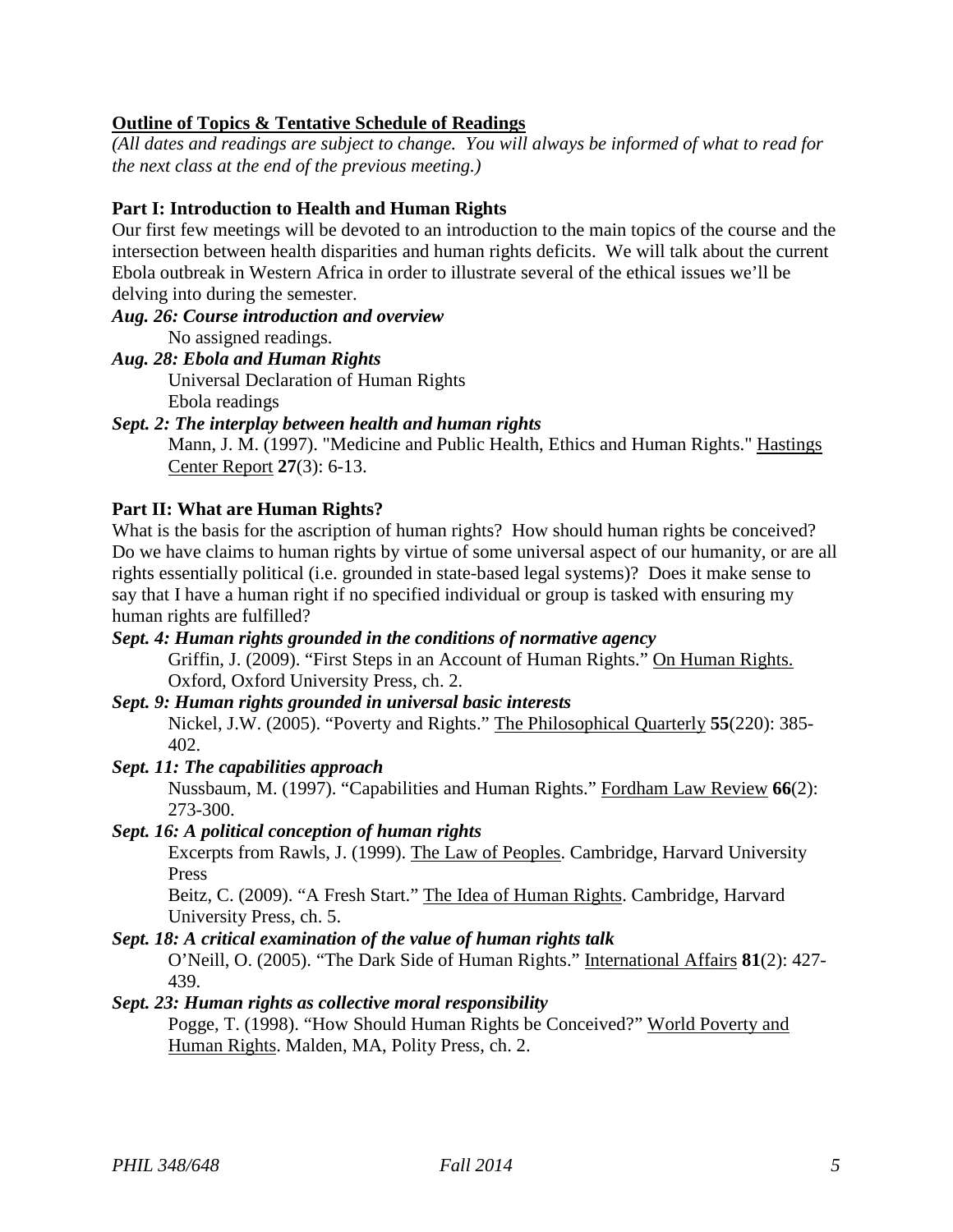## **Part III: A Human Right to Health?**

Is there a human right to health? If there is, what does it mean? How should a right to health be conceived?

## *Sept. 25: Against a human right to health*

Goodman, T. (2005). "Is There a Right to Health?" Journal of Medicine and Philosophy **30**: 643-662.

# *Sept. 30: A right to healthcare or to a sufficient level of health*

Preda, A. (2012). Is there a Human Right to Health? Health Inequalities and Global Justice. P.T. Lenard and C. Straehle. Edinburgh, Edinburgh University Press: 17-33.

### *Oct. 2: A capabilities approach to health equity*

Venkatapuram, S. (2012). Health Inequalities, Capabilities and Global Justice. Health Inequalities and Global Justice. P.T. Lenard and C. Straehle. Edinburgh, Edinburgh University Press: 65-82.

## *Oct. 7: A collective right to public health*

Meier, B.M. (2007). "Advancing Health Rights in a Globalized World: Responding to Globalization through a Collective Human Right to Public Health." Journal of Law, Medicine, and Ethics **35**(4): 545-555.

## **Part IV: Beneficence**

On what basis or bases might moral obligations to meet human rights deficits fall on us? Does the very fact that we have the resources to aid others imply that we have a moral obligation to do so? What responsibilities do we in the developed world have to those in the developing world given the amount we spend on frivolous or "luxury" items?

## *Oct. 9: The principle of sacrifice*

Singer, P. (1972). "Famine, Affluence, and Morality." Philosophy & Public Affairs **1**(3): 229-243.

### *Oct. 14: The demandingness objection*

Fishkin, J. (1982). "The Zone of Indifference" and "The Famine Relief Argument". The Limits of Obligation. New Haven, Yale University Press, chs. 4 & 9.

### *Oct. 16: Against the demandingness objection*

Sobel, D. (2007). "The Impotence of the Demandingness Objection." Philosopher's Imprint **7**(8): 1-17.

# **Part V: Relationships & Priorities**

How should we determine who we help, and why? Is there a difference between our moral obligations to compatriots vs. our moral obligations to foreigners? What if aiding foreigners has the effect of harming the worst off of our compatriots?

### *Oct. 21: Lifeboat Ethics*

Hardin, G. ([1974] 2001). "Living on a Lifeboat." The Social Contract **12**(1): 36-47. *Oct. 23: Patriotic Priority*

Miller, R.W. (1998). "Cosmopolitan Respect and Patriotic Concern." Philosophy & Public Affairs **27**(3): 202-224.

### *Oct. 28: Global Egalitarianism*

Moellendorf, D. (2006). "Equal Respect and Global Egalitarianism." Social Theory & Practice **32**(4): 601-616.